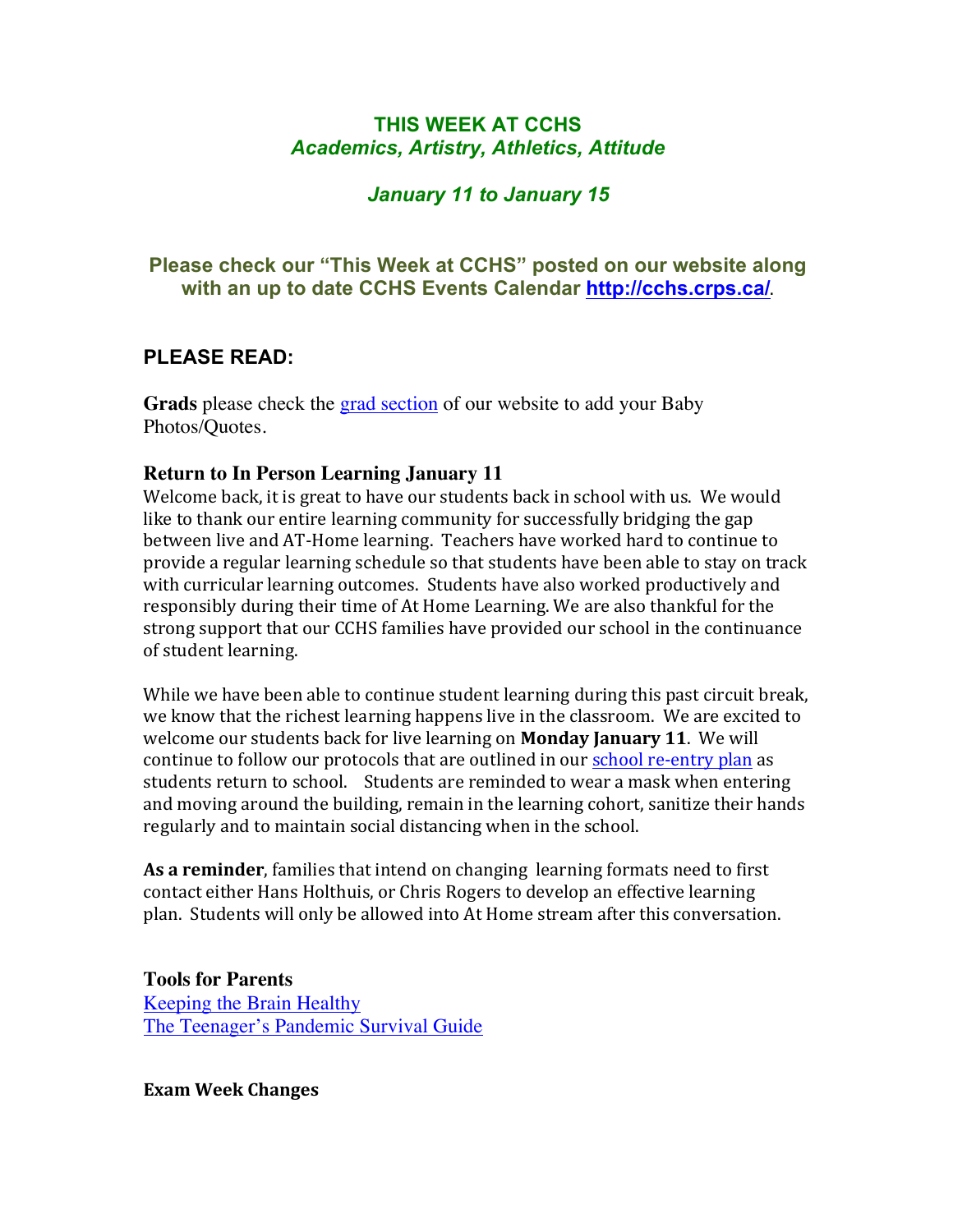Please note that we have adjusted our calendar to reflect changes in both our school and provinces expectations for summative assessments in Quarter 2. Please see the attached joint message from superintendent Chris MacPhee and Principal Chris Rogers.

Alberta Education has made writing diplomas optional for grade 12 students in quarter 2. Please note that the deadline to request to write grade 12 diplomas has passed and was on Monday January 5.

Regularly scheduled classes will resume for all students through to, and including Tuesday January 26. **There are no classes for students on Jan 27/28.**

- Wednesday January 27 is reserved as an assessment make up day for Grade 11/12 students that may have missed writing classroom assessments.
- Quarter 3 will begin on Friday January 29.

Grade  $12s$  – Please check out updates to post secondary information. Here

# **PowerSchool**

SIGN IN Parents please ensure you can logon to Parent Portal. Look for the PowerSchool button on our school webpage or click here. This is where you will access daily updates on your student's marks and attendance, school fees and more. Final term report cards are also shared with you through Parent Portal and are not mailed out from the school.

\*\* Alberta Education has now made student access to their official transcript of marks available to all grade 10-12 student available through a myPass account  $(mvPass.alberta.ca)$ . Grade 10 marks will first appear after the first semester.

Check out our Daily School Announcements here. 2020-2021 School Calendar.

## **Monday, January 11 (Day 4)**

• Return to In Person Learning **Tuesday, January 12 (Day 1) Wednesday, January 13 (Day 2) Thursday, January 14 (Day 3) Friday, January 15 (Day 4) (1/2 Day Friday)**

• PLC Day (Teacher PD) - students released from class 11:30 am.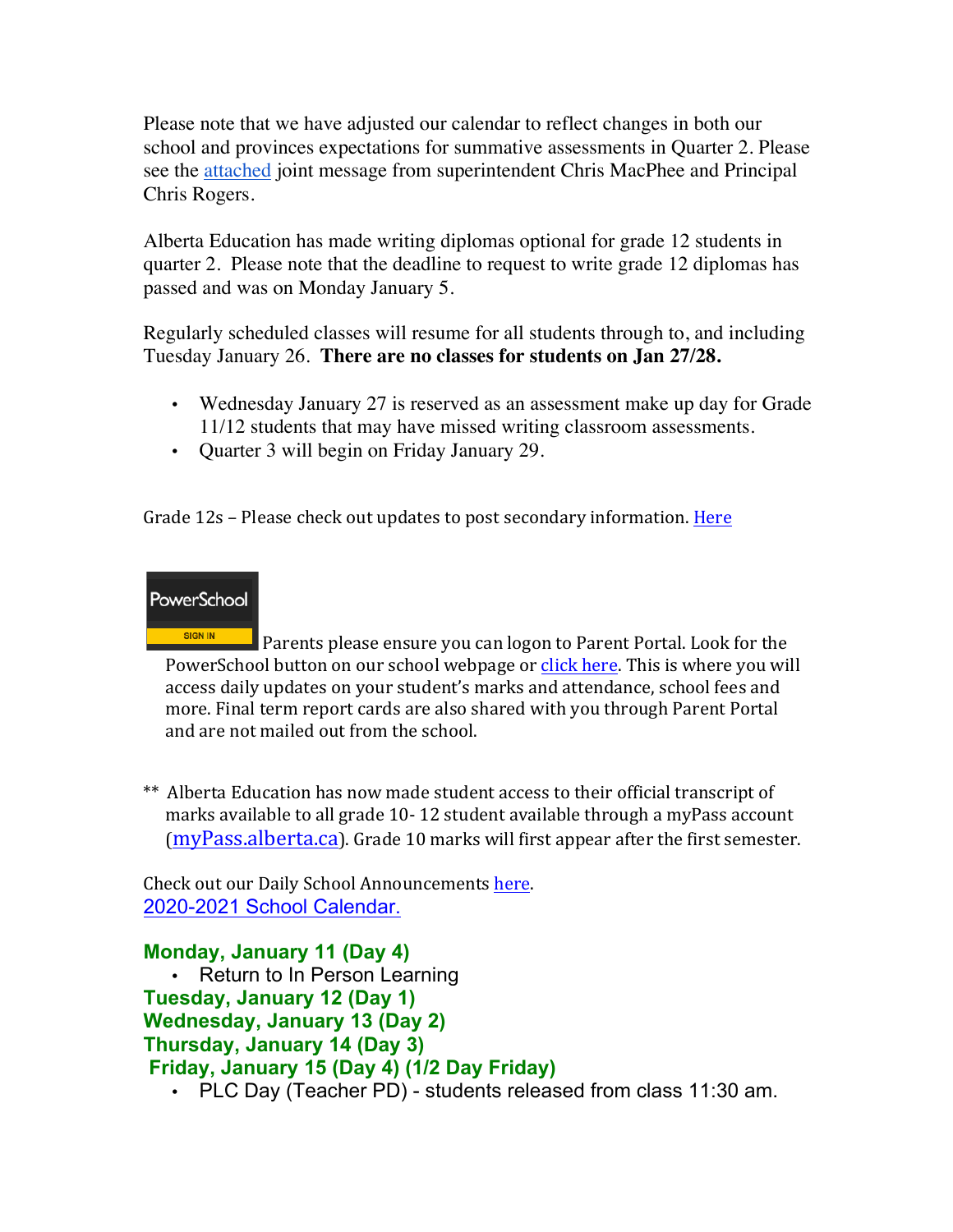### **Some Key Dates you do not want to miss.**

- **January 19** Parent Council Meeting @ 7pm
- **January 26** Last Day of classes for Quarter 2
- **January 27** Assessment make up day Grade 11/12 no school for students
- **January 28** no school for students
- **January 29** First day of classes for Quarter 3

### **Upcoming**

#### **Parent Council**

Parent Council meets monthly. Next Meeting is January 19. During COVID 19 we will meet online in a virtual meeting. Look for the Link to join the meeting, Agenda and Meeting notes here in this section of our weekly Newsletter. Minutes of November Meeting.

#### **Town of Canmore – Winter Break Activities LEGO Challenge**

The Town of Canmore will once again host a LEGO Challenge as a part of its NYE virtual activities. Our theme for the challenge will be the "Spirit of Canmore". Participants will build their most imaginative miniature scenes to show us what it means to have community spirit and how the residents of Canmore support one another. Participants can register online at www.canmore.ca/legochallenge

#### **Time Capsule and Reflection**

2020 been a hard year for our community, but it has also been a year to reflect and remember. The accounts of our experiences bring us closer together as friends, families, and communities and will help us remember the people and things we have lost and the unique situations this pandemic has created. Looking for a way to celebrate indoors with your cohort this year? Get together and create a time capsule to remember this defining year. Check out www.canmore.ca/timecapsule for an idea template to help guide this self-directed activity for families and cohorts to build at home.

#### **How to Pay School Fees**

The Canmore Collegiate High School preliminary school fee invoices are now available on PowerSchool Parent Portal. As the 2020/2021 school year is based on a quarter system with the flexibility to change learning preferences, we will charge course fees on a quarterly basis. As cost-incurring activities in Physical Education are limited at this time, fees are not currently being charged. Fees may be added as opportunities arise. Included on this invoice are our general fees and if applicable, any course fees for Quarter 1 options.

Debit or credit card payments can be made online through your Parent Portal https://powerschool.crps.ca/public/.